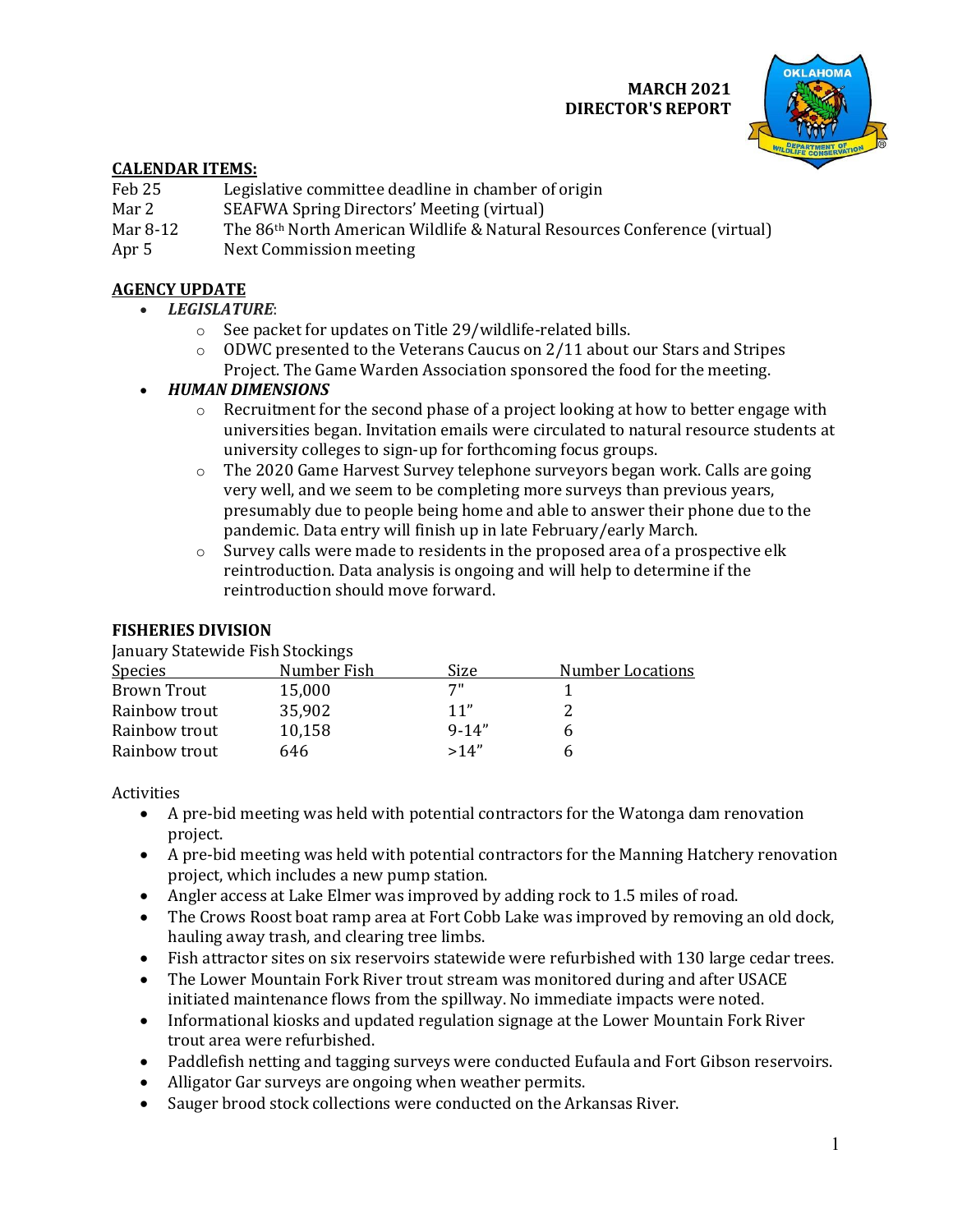- Fish remains from past gillnet surveys were donated to Sequoya State Park Nature Center to provide food for otters and bald eagles.
- A hatchery booth was prepared and manned for the Lake Texoma Catmaster Fishing Tournament EXPO held at the Choctaw Events Center.
- Survey data collected during 2020 continues to be entered, verified, summarized, and included in reports and 5-year management plans.
- Species management committees continue to meet and make recommendations regarding the development of species management plans, stocking recommendations, future research proposals, and possible regulation change proposals.
- Preparation for the upcoming hatchery production and sampling season is ongoing and includes maintenance of equipment and facilities.

#### **C&E DIVISION**

- The name of the Division has changed to the Communication and Education Division. This move was proposed, and the decision made by consensus with employees for several reasons:
	- $\circ$  We are confident that Communication is a much better description of what the section does day in and day out.
	- $\circ$  It denotes a two-way street, where we are both listening and communicating back with constituents and employees. Information is static, but communication is active.
	- $\circ$  Communication is a more modern term in the workplace. When we are working to attract the best and brightest talent, we want it to be crystal clear from the very job title what we are looking for.
	- $\circ$  The moniker Information can sometimes be confused with our friends in Information Technology.
- Kelly Boyer completed entering qualifying scores submitted by schools for the OKNASP state shoot. Schools were notified and the top 20 High School, top 20 Middle School and top 20 Elementary teams are scheduled to compete in the Grand State Shoot February 23 & 24 at the OKC Fairgrounds. All other schools that submitted scores will compete in an on-line tier 2 virtual State Shoot. NASP nationals recently announced that their National shoots will be virtual and the qualification requirements were removed so any team that implemented the program during this school year is now eligible to participate. This is the second year that NASP has had to cancel their in-person National shoot due to COVID.
- Michael Bergin and Whitney Jenkins worked with Brandt to develop a series of "onboarding" emails. These emails are automatically sent to a customer when they purchase a license or abandon their cart. They will include helpful information to keep customers informed and engaged throughout the year.
- With the help of Brandt, Michael secured video from country singer Megan Patrick to use as influencer content for our social media platforms.
- Damon Springer and Jason Smith prepared for the OKSSSP Regional shoots that will be taking place from the first of March through the end of March. There will be four regional shoots and the State Shoot will take place April 7 at the OTA in El Reno.
- Michael Bergin worked to submit a \$50,000 grant application to the Association of Conservation Information's R3 grant program. This grant would provide funds to continue the work being done on the previously awarded grant which focuses on digital ads, text messaging and influencer marketing.
- Kasie Harriet, Colin Berg and Lance Meek met with administrators and Darrell Noblitt regarding potential support of the Oklahoma Youth Hunting Program. Lance will be overseeing the development of an all-encompassing Hunter Education/R3 grant which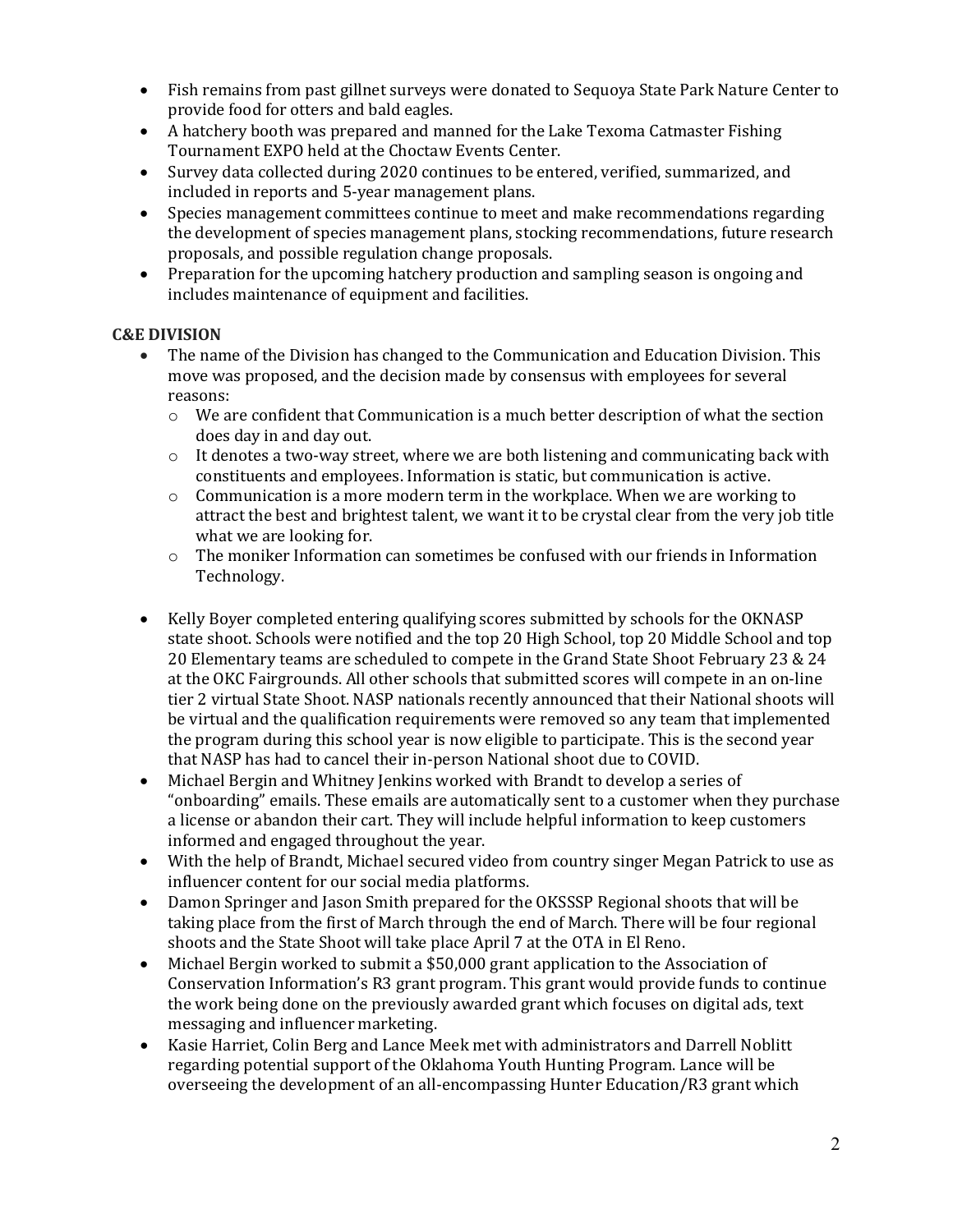would go into effect in FY23. Support for the OYHP and other mentored hunting programs will be included in the new grant.

- Blake Podhajsky shot and edited video. One show will feature Cedar Lake and how to catch crappie using livescope. It features Game Wardens Shane Fields and Mike Virgin. The other video will feature Wildlife Biologist Chris Parker as he discusses how to scout public lands for deer hunting. Blake also edited a show that aired on February 14 and tells the story behind Keystone Lake's record paddlefish and the guide service who lands them all.
- Kasie Harriet and Colin Berg met several times with NWTF members who are coordinating a Deer Convention at the end of July. This will be an event for beginning and intermediate level deer hunters. The NWTF signed on to sponsor the event, and they have reached out to other NGO conservation groups to solicit their involvement. The NWTF is not just involved with turkeys, they are heavily involved in the National R3 initiatives to grow hunter numbers and provide many different opportunities for beginning hunters.
- Lance Meek, Shawn Gee and Colin Berg met with wildlife division staff and administrators to go over current and FY 21 planned range renovation and construction activities. James Collins and Okmulgee WMA gun ranges are open and only lack hydro seeding to complete the projects. Ft. Gibson has gone through additional lead testing and the results should be available soon. Other range projects to be completed in FY 2021 are Environmental Assessment for a new range at Waurika, engineering for a renovation of Texoma Washita Arm and construction of a new range at Packsaddle WMA.
- Smokey Solis worked on several graphics including Outdoor Oklahoma Adventure (raffle) graphics, Rack Madness graphics, a legislative infographic for Corey Jager and others.
- Jennifer Benge received notification that a grant application that she assisted OKC Latina in applying for from the RBFF was funded. It was one of 8 grants funded by the George H.W. Bush Vamos A Pescar™ grant program.
- Darrin Hill worked on a show that highlights ODWC's hybrid striped bass production. Darrin is also working on a story that features a falconer as part of our diversity initiative.
- Skylar St.Yves, Colin Berg and administrators met with Rick Grundman with the OWCF and Donnie Jones with OG&E about some potential partnership opportunities.
- Jena Donnell finished working on content for National Bird Feeding Month. Jena also worked on a new photography contest specifically focused on wildlife diversity called the Shutter Slam, which will begin in April after RPS. Jena also helped promote the OKC Zoo's Living Classroom grant to 75 eligible schools that participate in ODWC Outdoor Education programs. This grant, provided by the OKC Zoo and Botanical Garden, helps increase habitat for monarchs and other pollinators by creating gardens at their schools.
- Skylar St.Yves and Kasie Harriet continued to offer virtual hunting and fishing courses. These courses continue to grow in popularity and previous courses can be viewed on the Outdoor Oklahoma YouTube channel.
- Sarah Southerland hosted a social media meeting for IE social media administrators to discuss social media goals for 2021. More emphasis will be placed on Instagram's "Reels" feature.
- Todd Craighead finished an episode of Outdoor Oklahoma that highlights the special history of Spavinaw WMA and its current technician, Tony Crawford. It aired on February 21, 2021.
- Colin Berg conducted two live interviews with Channel 8 Good Day Tulsa. Topics covered included how to get involved in the Departments Outdoor Education Programs, the OKNASP state shoot in OKC and virtual tier 2 state shoot, the Great Backyard Bird Count, February and March time to catch record Largemouth and Smallmouth Bass, Wintertime Crappie fishing and the newly launched The Dock (An opportunity for anglers to submit photos of themselves with fish they have caught in Oklahoma for inclusion on our website).